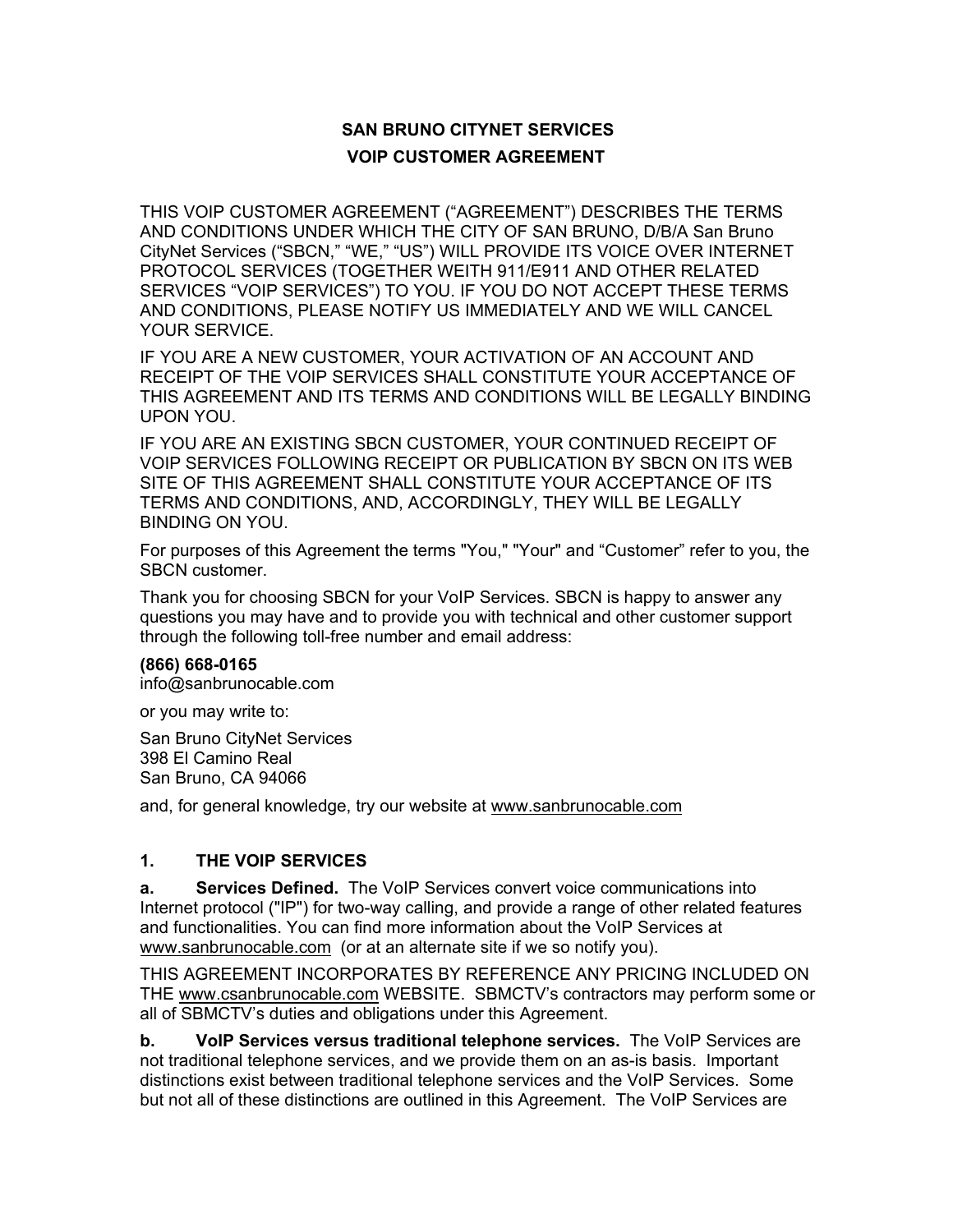subject to different regulatory treatment than traditional telephone services. This treatment may limit or otherwise affect your rights and remedies before regulatory agencies and courts.

**c. Changes in Services offered.** SBCN reserves the right to change the VoIP Services that we offer, and our prices or fees related to such VoIP Services at any time. If the change affects you, we will provide you Notice (as defined in Section 14.b) of the change and its effective date. Changes in prices will become effective upon the earlier of 30 days' Notice under Section 14.b, or 30 days from posting on our website at www.sanbrunocable.com.

**d. Acceptable use policy.** You agree to ensure that all uses of the SBCN Equipment and the VoIP Services installed at your premises ("use" or "uses") are legal and that all uses by you or by any other person, whether authorized by you or not ("user"), comply with all applicable laws, regulations, and written and electronic instructions for use. SBCN reserves the right to act immediately and without Notice to terminate or suspend the VoIP Services and to remove from the VoIP Services any information transmitted by or to you or users if SBCN determines that such use or information does not conform with the requirements set forth in this Agreement, interferes with SBMCTV's ability to provide the VoIP Services to you or others, or reasonably believes that such use or information may violate any laws or regulations. SBMCTV's action or inaction under this Section shall not constitute review or approval of your or any other users' use or information.

**e. Service outages.** At SBMCTV's sole option, it may credit you for any outages of the VoIP Services in an amount to be determined by SBCN. The maximum amount of credit in any calendar month shall not exceed the monthly recurring fee and Installation Charge, which, absent the credit, would have been charged for the VoIP Services that month.

**f. MTA/EMTA.** To use the VoIP Services, you will need a multimedia terminal adaptor or enhanced multimedia terminal adaptor ("MTA/EMTA"). If the MTA/EMTA is provided by SBCN, it will be deemed SBCN Equipment (as defined below) under this Agreement. If the MTA/EMTA is not provided by SBCN, it must be approved in writing by us, and will be deemed Customer Equipment (as defined below) under this Agreement. You may have the option to self-install an MTA/EMTA, which is subject to availability and the terms of this Agreement.

**g. Directory listing.** The phone number that you use with the VoIP Services will not be listed in any directories.

## **2. BILLING POLICIES AND PAYMENTS FOR THE VOIP SERVICES**

**a. Billing and payment.** You agree to pay all amounts billed for the VoIP Services and to pay all taxes, fees and other charges, if any, which are now or may in the future be assessed on the VoIP Services you receive from us, including to recover amounts that we may be required by governmental or quasi-governmental authorities to collect from or to pay to others in support of statutory or regulatory programs such as universal service fees, 911/E911 surcharges, telecommunications relay service surcharges, franchise fees, right-of-way fees, and the like. Consult SBMCTV's price lists at www.sanbrunocable.com for additional details. We will bill you each month, in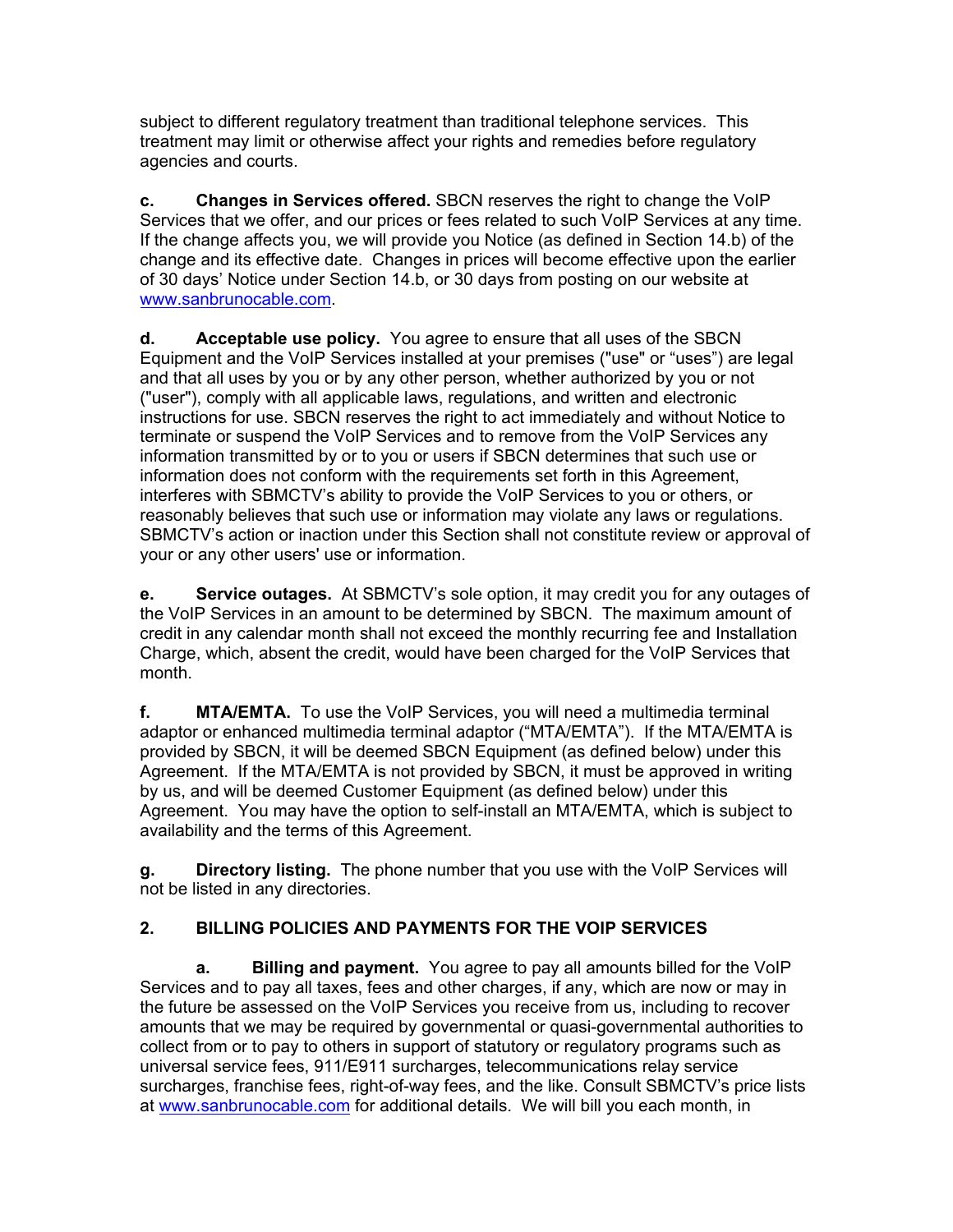advance, for the recurring fees for VoIP Services used by you or anyone who uses your SBCN Equipment, whether with or without your permission, until you cancel the VoIP Services. Fees incurred for per-call and measured usage will appear on subsequent bills. The bills you receive will show the total amount due, the payment due date, payments, credits, purchases and other charges to your account. In the event of early cancellation of a Term Agreement, you will be required to pay 100% of the monthly recurring fees for each month remaining in the Term Agreement.

**b. Service Activation Date.** Billing for the VoIP Services will commence as of the Service Activation Date, which is the date that dial tone is established.

**c. Payment.** Payment is due on the date specified in your invoice. Accounts are in default if payment is not received by this due date. If payment is returned to SBCN unpaid, you are immediately in default and subject to a returned check charge of \$25 from SBCN. Accounts unpaid 21 days after date of invoice may have service interrupted or terminated and reconnection fees and deposits may be required. Such interruption does not relieve you of the obligation to pay the monthly recurring fee for the VoIP Services or any other charges incurred. Deposits will not be held segregated from other funds and shall not earn or accrue interest. Prices are exclusive of any taxes which may be levied or assessed upon the equipment or services provided hereunder. Any such taxes shall be paid by you. Other fees and charges may also be assessed. If you are exempt from otherwise applicable taxes, you must submit your tax identification number and exemption certificate at the same time you submit your Term Agreement.

**d. Late payments.** You agree to pay us in full monthly by the payment due date for the Services and for any other charges due us, including any fees set forth in this Section 2. Accounts in default are subject to any interest charge on the outstanding balance of the lesser of 1.5% per month or the maximum rate permitted by law. You agree to pay SBCN its reasonable expenses, including attorney and collection agency fees, incurred in enforcing its rights under this Agreement. If partial payments are made, they will be applied first to the oldest outstanding bill. If you send checks or money orders marked "payment in full" we can accept them without losing any of our rights to collect any other amounts owed by you, notwithstanding your characterization of the payment. SBCN does not extend credit to our customers, and any late payment fee is not interest, a credit service charge or a finance charge. You understand and agree that in the case of late payment or nonpayment for any VoIP Services ordered by you or for any of the charges stated below, we may report such late payment or nonpayment to credit reporting agencies.

**e. Failure to make payments, bankruptcy, insolvency.** If you at any time fail, neglect, or refuse to make timely payments hereunder, or if a petition in bankruptcy shall be filed on your behalf or against you, or if you take advantage of any insolvency law or become insolvent or make an assignment for the benefit of creditors, or if a receiver, liquidator, or trustee is appointed for your property or affairs, we shall be wholly relieved from our obligations hereunder.

**f. Costs of collection.** If we use a collection agency or attorney to collect money you owe us or to assert any other right which we may have against you, you agree to pay the reasonable costs of collection or other action. These costs might include, but are not limited to, the costs of a collection agency, reasonable attorney's fees and court costs. If there are billing errors or other requests for credit, you can contact our customer support center by telephone or in writing. You must contact us within 60 days of the time you receive the billing statement for which you are seeking corrections. Failure to timely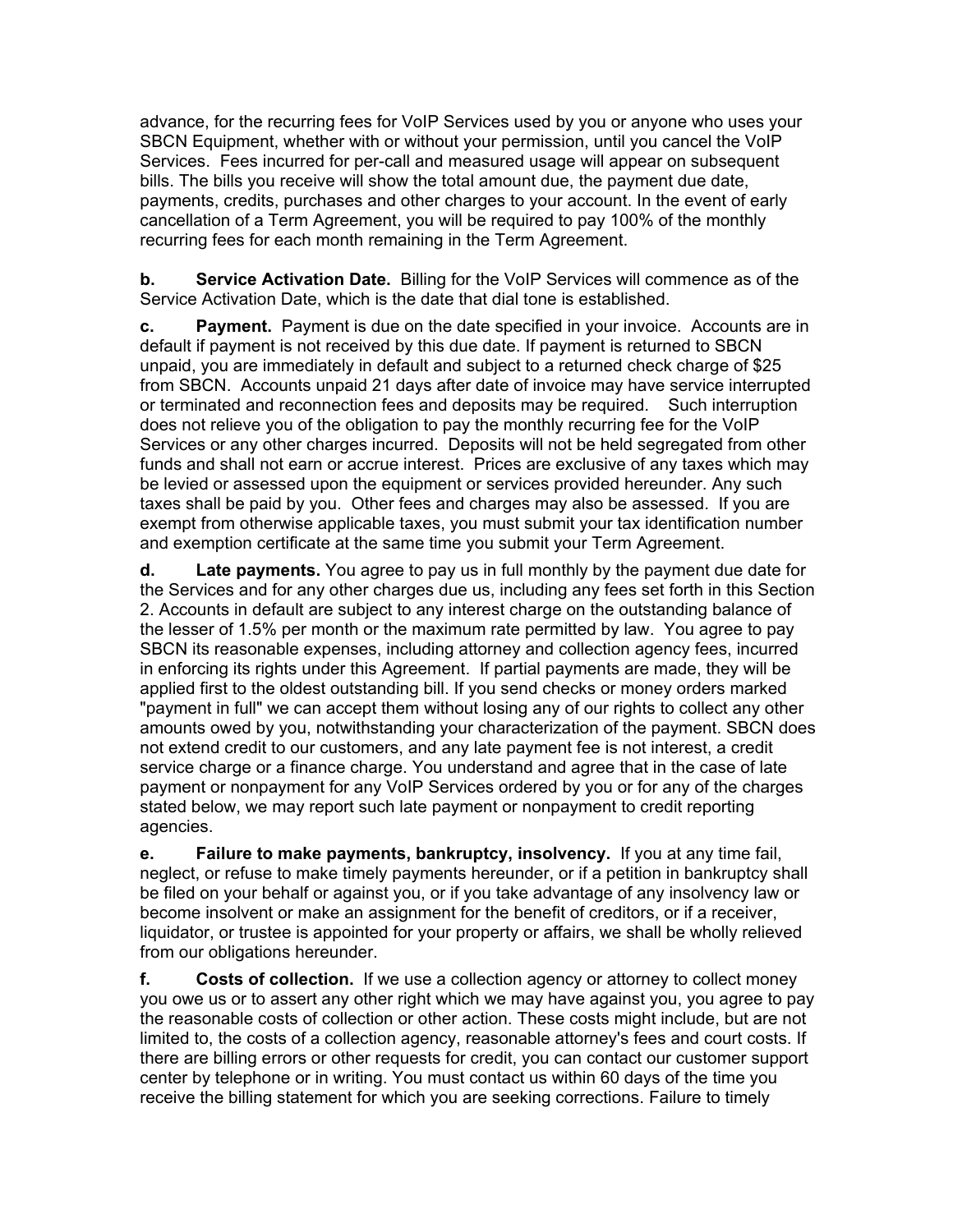notify us of a dispute shall constitute acceptance of the bill. Undisputed portions of the billing statement must be paid before the next billing statement is issued to avoid an administrative fee for late payment. All payments for VoIP Services must be made directly by you to us. SBCN shall have no obligation to provide VoIP Services for which payment is made by you to a third party.

**g. Additional charges.** In addition to the amounts due for the VoIP Services, you agree to pay the fees referenced below ("Fees") when applicable. SBCN reserves the right to increase these Fees or add additional Fees in the future, in our sole discretion, upon the earlier of 30 days' Notice to you under Section 14.b, or 30 days from posting on our website at www.sanbrunocable.com .

Returned Payment Fee \$25.00 Installation Charge \$9.95 Local Number Portability Charge \$14.95 Number Change Charge \$14.95 Monthly MTA/EMTA Rental Charge \$1.95 Unreturned MTA/EMTA Charge \$99.00

**h. Per-Call and Measured-Call Charges.** Our calling plans may not include certain call types. These call types will instead be charged on a per-call (e.g., operator services, directory assistance) or a measured basis (e.g., international calls). For billing purposes, a measured call begins when the call is answered by the called party or an automated answering device (such as an answering machine or fax machine); it ends when one of the parties disconnects the call. Measured calls are recorded in whole minutes, with partial minutes rounded up to the next whole minute. However, some providers (e.g., those involved in calls to foreign countries) charge SBCN, its affiliates or suppliers for a completed call when the called party's line rings or after a certain number of rings. In these situations, SBCN will charge for the call as if it were answered by the called party. Consult SBMCTV's price lists at www.sanbrunocable.com for information on per-call charges and the timing of measured-call charges.

**i. Rounding of Fractional Charges.** If a computed charge includes a fraction of a cent, the fraction is rounded up to the nearest whole cent.

**j. Third-Party Charges That Are Your Responsibility.** The VoIP Services may allow you to access "dial-up" Internet service providers, other enhanced service providers (e.g., information services accessible through 800, 888, and 877 numbers), and other third-party providers. You acknowledge that you may incur charges with such providers that are separate and apart from the amounts charged by us. You agree that all charges payable to third parties, including all applicable taxes, are your sole responsibility. In addition, you are solely responsible for protecting the security of credit card information provided to others in connection with such transactions.

**k. Term Agreements.** If you enter into a Term Agreement for the VoIP Services and your account is past due, SBCN may, at its option, suspend your VoIP Services until payment is received, and/or terminate the Term Agreement. In the event that SBCN early terminates the Term Agreement as a result of your account being past due, you will be required to pay 100% of the monthly recurring fees for each month remaining in the Term Agreement.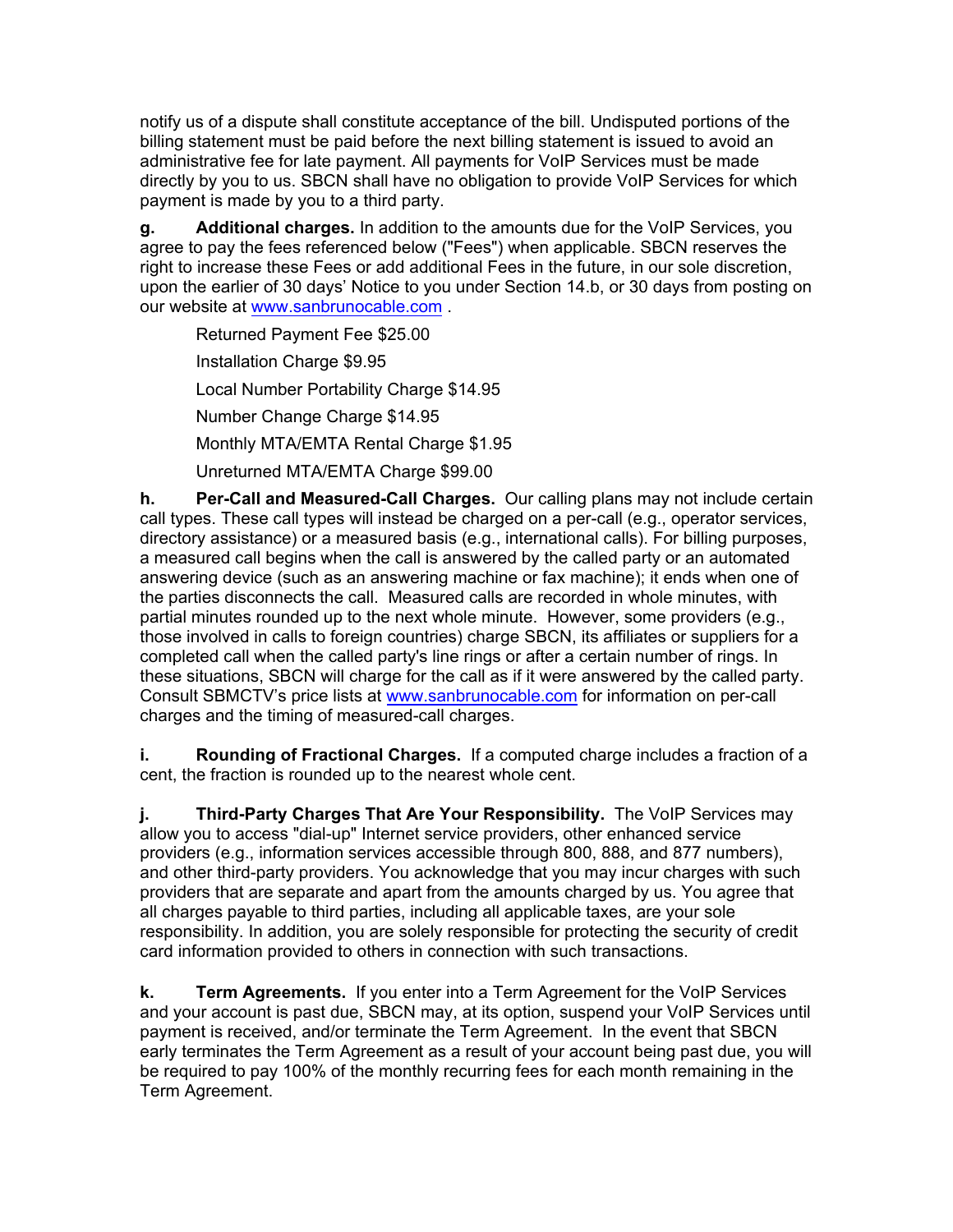**l. Credit inquiries.** You authorize SBCN to make inquiries and receive information about your credit from others, to enter this information in your file, and to disclose this information concerning you to appropriate third parties for reasonable business purposes.

## **3. TERMINATION OF THIS AGREEMENT**

**a. Continuation of Service.** Your VoIP Services will continue until cancelled as provided for in Section 3.b below, or until otherwise terminated under the terms of this Agreement. If you have a Term Agreement with SBCN, after the expiration of the Term, SBCN will continue to provide the VoIP Services on a month-to-month basis under the terms of this Agreement until cancelled or terminated as provided in this Agreement.

### **b. How to cancel.**

- **i. Month-to-month accounts**. You have the right to cancel the VoIP Services for any reason at any time by notifying SBCN via telephone or in writing at the phone number or address set forth above. For month-tomonth accounts, the cancellation will be effective at the end of the period covered by the last monthly bill. No refunds or credits will be provided in connection with the cancellation of month-to-month accounts.
- **ii. Term Agreements.** If you have a Term Agreement, the cancellation will be effective as of the date the Term Agreement expires. Because you are receiving a discounted price in exchange for the Term Agreement, in the event that you cancel the VoIP Services prior to expiration of Term Agreement, you understand and agree that you are not entitled to any refund or credit for the unused portions of the Term Agreement and that SBCN has the right to retain any prepaid monies as liquidated damages. Please be aware that certain promotional offers have a Term Agreement.

**c. Termination by** SBCN has the right to terminate your VoIP Services at any time without providing notice to you if: (i) you fail to pay your bill when it is due; (ii) we receive confirmation that you have received the VoIP Services, or any part of the VoIP Services without paying for them; or (iii) you otherwise violate the terms of this Agreement.

**d. Outstanding balance.** If your VoIP Services are cancelled for any reason, you are still responsible for payment of all outstanding balances accrued, including any applicable fees.

**e. Charges nonrefundable.** You understand that charges for the VoIP Services, once charged to your account, are nonrefundable.

### **4. CUSTOMER EQUIPMENT, DOWNLOADS, RESTRICTIONS ON SOFTWARE**

**a. "Customer Equipment" That You Must Provide.** In order for you to receive the VoIP Services you are required to provide certain equipment such as a phone handset or equivalent, phone inside wire and outlets, and a powered electrical outlet. Equipment provided by you will be deemed "Customer Equipment" under this Agreement. Because we may have limited ability to install wire or outlets in a rental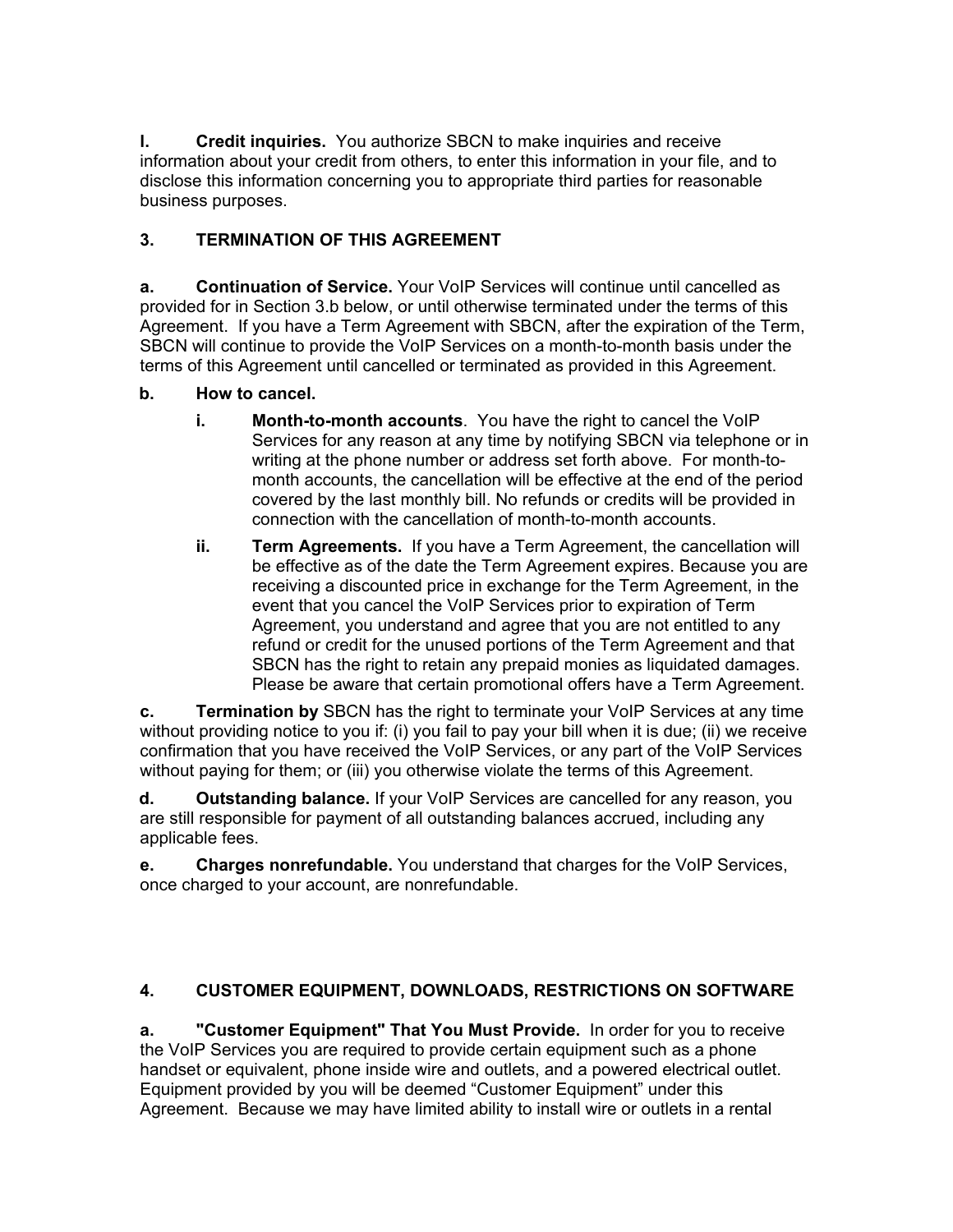property, you may wish to provide a cordless phone if you live in an apartment so that you can use the VoIP Services throughout your dwelling.

**b. MTA/EMTA.** To use the VoIP Services, you will also need a multimedia terminal adapter or enhanced multimedia terminal adapter ("MTA/EMTA"). If you provide the MTA/EMTA it will be deemed Customer Equipment under this Agreement and must be approved in writing by us. You agree to keep any MTA/EMTA used with the VoIP Services plugged into a working electrical power outlet at all times.

**c. Downloads.** To optimize the performance of its network, SBCN reserves the right to alter software in the SBCN Equipment and Customer Equipment (as defined above) through periodic downloads. SBCN will use commercially reasonable efforts to schedule these downloads in a manner that results in the least amount of interference with or interruption to your VoIP Services.

**d. Restrictions on software.** The SBCN Equipment and MTA/EMTA contain certain components and software which are proprietary to SBCN or its licensors. You agree that you will not try to reverse-engineer, decompile or disassemble any software or hardware contained within the SBCN Equipment or MTA/EMTA. Such actions are strictly prohibited and may result in the termination of your VoIP Services and legal action.

### **d. Ownership and specifications of Customer Equipment**

**i. Ownership.** You represent that you either own the Customer Equipment or have the right to use that equipment in connection with the VoIP Services. SBCN shall have no obligation to provide, maintain, or service the Customer Equipment (including but not limited to any MTA/EMTA that you have purchased).

**ii. Specifications for Customer Equipment and Internet connection.** Any Customer Equipment that you use in connection with the VoIP Services must meet SBMCTV's current minimum technical and other requirements. You may not use the VoIP Services without an SBCN broadband Internet connection.

**iii. Non-Recommended Configurations.** If you install or use in connection with the VoIP Services Customer Equipment or an Internet connection that does not comply with Section 4.d.ii above (a "Non-Recommended Configuration"), you agree that (i) you will not be entitled to customer support relating to any issues other than the quality of the signal delivered to the MTA/EMTA; and (ii) the following limitation of liability shall apply: SBCN, ITS EMPLOYEES, OFFICERS, AGENTS, AFFILIATES, CONTRACTORS, REPRESENTATIVES AND THIRD-PARTY PROVIDERS (COLLECTIVELY "SBCN PARTIES") MAKE NO WARRANTY THAT A NON-RECOMMENDED CONFIGURATION WILL ENABLE YOU TO SUCCESSFULLY INSTALL, ACCESS, OPERATE, OR USE THE VOIP SERVICES. YOU ACKNOWLEDGE THAT ANY SUCH INSTALLATION, ACCESS, OPERATION, OR USE COULD CAUSE DAMAGE TO CUSTOMER EQUIPMENT. NONE OF THE SBCN PARTIES SHALL HAVE ANY LIABILITY WHATSOEVER FOR ANY SUCH DAMAGE, NOR FOR ANY INJURIES OR DAMAGES RESULTING THEREFROM, INCLUDING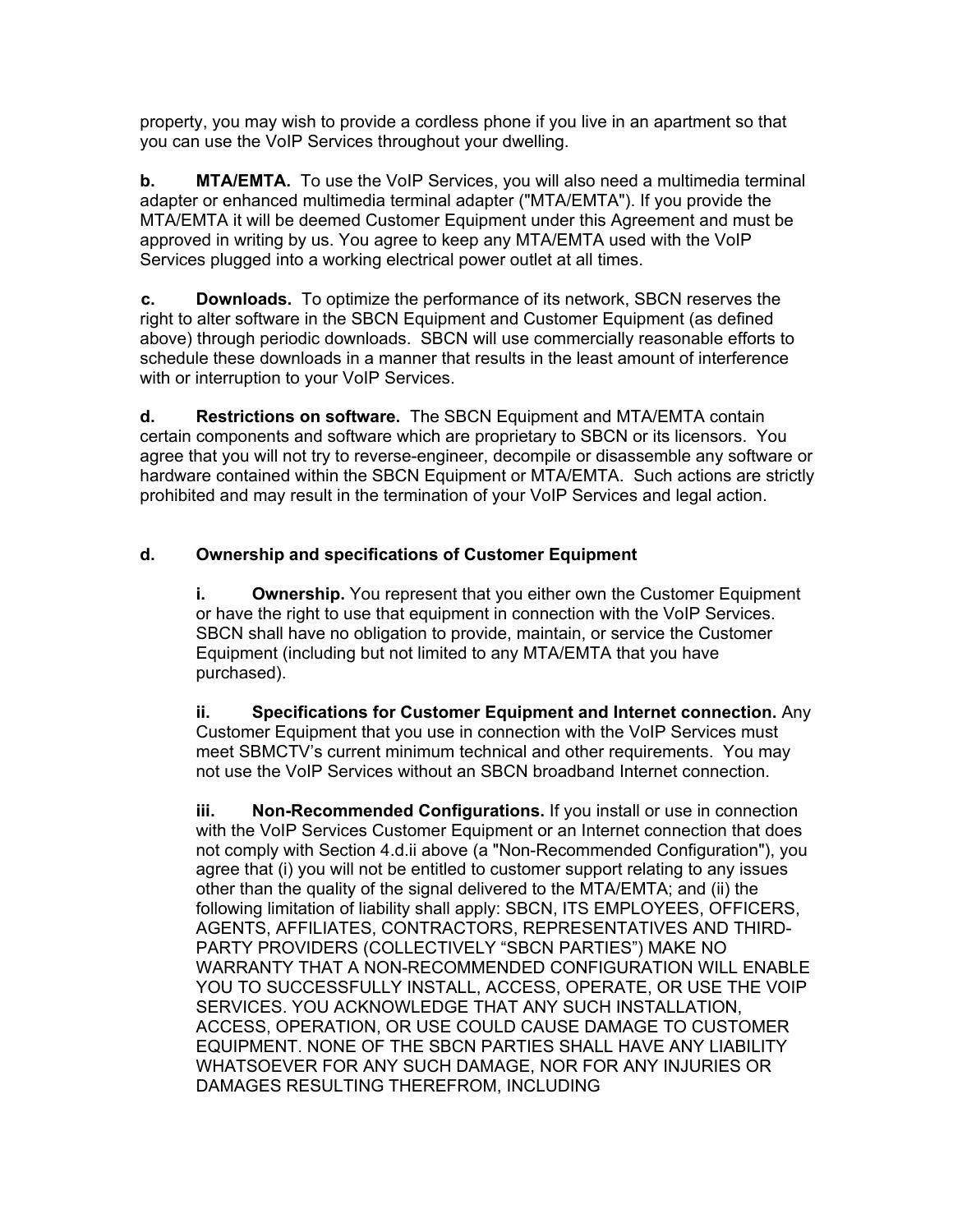INJURIES OR DAMAGES RESULTING FROM FAILURE OF 911/E911, OR DIALING ASSOCIATED WITH A SECURITY SYSTEM. The foregoing limitation of liability is in addition to and shall not limit any other limitation of liability set forth in this Agreement.

**e. Retention of Rights.** SBCN and its third-party providers reserve the right both during the term of this Agreement and upon its termination to delete your voicemail, data, files, or other customer information that is stored on SBMCTV's or its suppliers' servers or systems, in accordance with their storage policies. You understand and acknowledge that we shall have no liability whatsoever as a result of the loss or removal of any such voicemail, data, files, or other customer information.

## **5. "SBCN Equipment."**

**a. Equipment remains property of SBCN.** At SBMCTV's option, we may lease you equipment ("SBCN Equipment") for your VoIP Services. If you lease SBCN Equipment, the SBCN Equipment shall at all times remain the sole and exclusive property of SBCN and we will have the right, at our discretion, to replace it with new or reconditioned equipment and to remove the equipment upon termination of your VoIP Services. SBCN will repair and maintain all SBCN Equipment during the term of this Agreement. You agree that you will not allow SBCN Equipment to be serviced by anyone other than SBMCTV's employees, contractors or agents. None of the SBCN Equipment shall be deemed fixtures or part of your realty. You shall have no right to pledge, sell, mortgage, give away or remove, relocate, alter or tamper with the SBCN Equipment (or any notice of our ownership thereon) at any time. **Any reinstallation, return of or change in location of the SBCN Equipment or VoIP Services must be approved by us and performed by us at the service rates in effect at the time of service.** You shall not attach any electrical or other devices to or otherwise alter the SBCN Equipment without our prior written consent. SBCN shall have the right to make such filings as are necessary to evidence our ownership rights in the SBCN Equipment, and you agree to execute any and all documents as are necessary for us to make such filings. Upon termination of the VoIP Services, you must notify us at 650-616-3100 to schedule the return the SBCN Equipment.

**b. Damage and defects.** You shall notify us promptly of any defect in, damage to, or accident involving the SBCN Equipment. All maintenance and repair of the SBCN Equipment shall be performed by us or our designees. SBCN may charge you for any repairs that are necessitated by any damage to, or misuse of, the SBCN Equipment.

**c. Theft of SBCN Equipment.** If your SBCN Equipment is stolen or otherwise removed from your premises without your authorization, you must notify us at 650-616-3100 immediately, but in any event not more than 3 business days after such removal to avoid liability for payment for unauthorized use of the SBCN Equipment. You will not be liable for unauthorized use after we have received your timely notification.

### **d. SBMCTV's Access to Customer Premises:**

**i. Access.** From time to time, SBCN may need to enter the premises at which you will use the VoIP Services ("Premises") in order to install, maintain, inspect, repair, and remove the SBCN Equipment. Accordingly, you authorize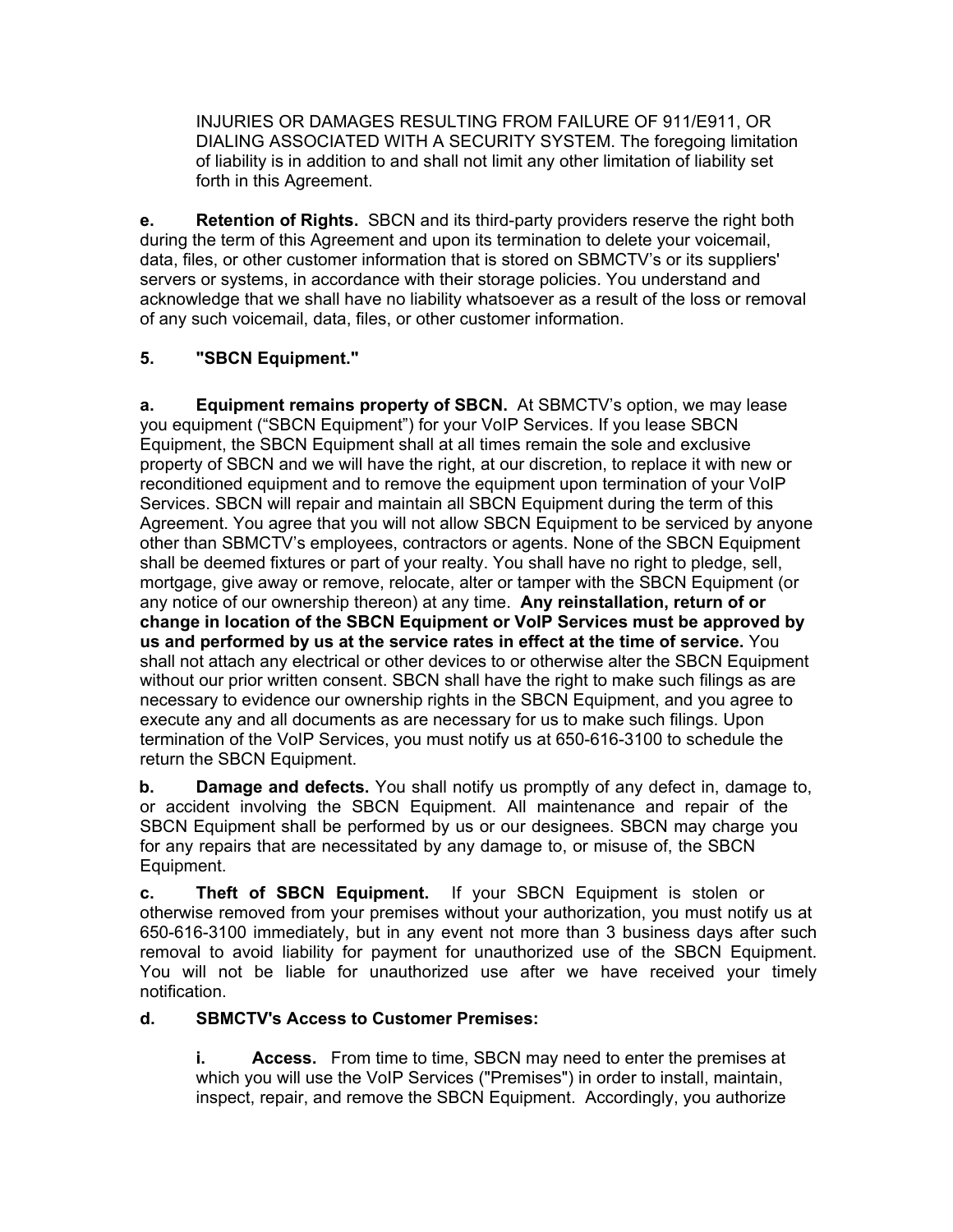SBCN and its employees, agents, contractors, and representatives to enter the Premises as necessary, at a time agreeable to you and us.

**ii. Authorization for Access.** You warrant either that you are the owner of the Premises, or if you are a tenant, that you have the authority to afford us access to the Premises. If you are not the owner of the Premises, you agree to supply us, if we ask, the owner's name and address, and evidence or written consent from the owner that the owner has authorized you to grant access to the Premises and to install equipment.

### **6. LIMITATIONS ON 911/E911 SERVICES**

**The VoIP Services include 911/Enhanced 911 functions ("911/E911") that may differ from the 911 or Enhanced 911 functions furnished by other providers. As such, it may have certain limitations. CAREFULLY READ THE INFORMATION BELOW. YOU ACKNOWLEDGE AND ACCEPT ANY LIMITATIONS ON 911/E911. YOU AGREE TO EXPLAIN THESE LIMITATIONS TO ALL PERSONS WHO MAY HAVE OCCASION TO PLACE CALLS OVER THE VOIP SERVICES. IF YOU HAVE ANY QUESTIONS ABOUT 911/E911, CALL SBCN AT 650-616-3100.** 

- **a. Correct address necessary. In order for your 911/E911 calls to be properly directed to emergency services, SBCN must have your correct service address. If you move the VoIP Services to a different address without SBMCTV's approval, 911/E911 calls may be directed to the wrong emergency authority, may transmit the wrong address, or the VoIP Services and 911/E911 services may totally fail to function. Accordingly, you must call 650-616-3100 before you move the VoIP Services to a new address.**
- **b. Delays in updating location information in emergency database. SBCN will need several business days to update your service address in the emergency database so that your 911/E911 calls can be properly directed. In the meantime, 911/E911 calls may be directed to your former address. As noted in Section 6.a. above, all changes in service address require SBMCTV's prior approval.**
- **c. Electric outages. SBMCTV's VoIP Services use the electrical power in your home. If there is an electrical power outage, 911/E911 calling will not function.**
- **d. Broadband outages. All calls, including calls to 911/E911, may not be completed if there is a problem with network facilities, including network congestion, network/equipment/power failure, or another technical problem.**
- **e. Network congestion; reduced speed for routing or answering 911 calls. There may be a greater possibility of network congestion and reduced speed in the routing of a 911 call made with the VoIP Services as compared to traditional telephone services.**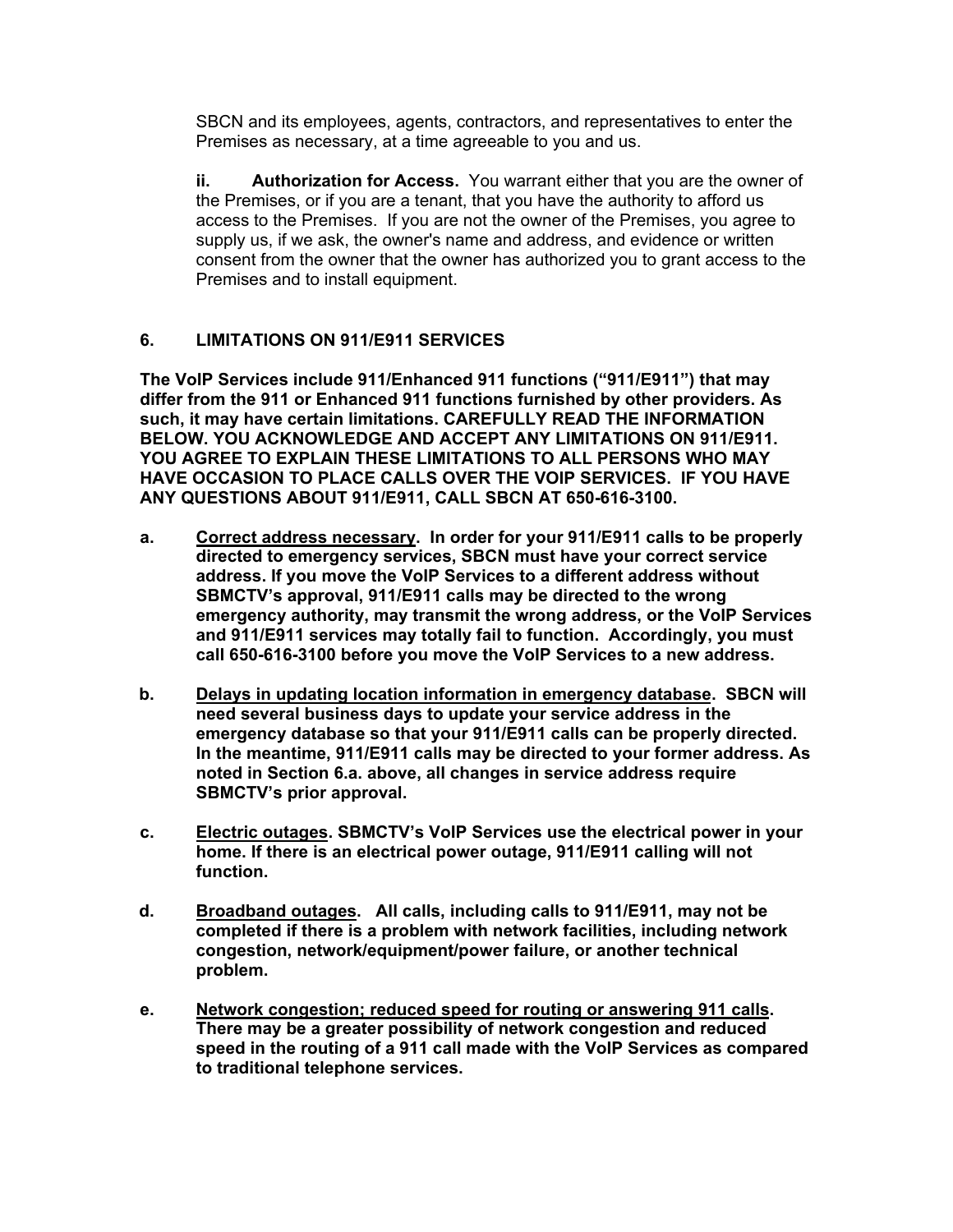**The MTA/EMTAs provided by SBCN have warning stickers summarizing the above limitations. If you provide your own MTA/EMTA, we will provide you with warning stickers that summarize the above limitations. It is your responsibility to place the warning stickers on each MTA/EMTA that you use with the VoIP Services. If you do not receive the warning stickers at the time of installation, or if you require additional warning stickers, please contact our customer service department at 650-616-3100.** 

**LIMITATION ON LIABILITY: YOU ACKNOWLEDGE AND AGREE THAT THE SBCN PARTIES WILL NOT BE LIABLE FOR ANY SERVICE OUTAGE, INABILITY TO DIAL 911/E911 USING THE VOIP SERVICES, AND/OR INABILITY TO ACCESS EMERGENCY SERVICE PERSONNEL. YOU AGREE TO DEFEND, INDEMNIFY, AND HOLD HARMLESS THE SBCN PARTIES FROM ANY AND ALL CLAIMS, LOSSES, DAMAGES, FINES, PENALTIES, COSTS, AND EXPENSES (INCLUDING BUT NOT LIMITED TO REASONABLE ATTORNEY FEES) BY, OR ON BEHALF OF, YOU OR ANY THIRD PARTY OR USER OF THE SERVICES RELATING TO THE FAILURE OR OUTAGE OF THE VOIP SERVICES, INCLUDING THOSE RELATED TO 911/E911 SERVICES PROVIDED TO YOU IN CONNECTION WITH THE VOIP SERVICES.** 

#### **7. INCOMPATIBILITY OF THE VOIP SERVICES WITH CERTAIN EQUIPMENT, SERVICES, AND ACTIVITIES**

#### **a. Incompatible Equipment and Services.**

You acknowledge and understand that the VoIP Services may not support or be compatible with:

**i.** Non-Recommended Configurations as defined in Section 4.d.iii (including but not limited to MTA/EMTAs not provided by SBCN);

**ii.** Certain non-voice communications equipment, including but not limited to alarm or home security systems that make automatic phone calls; medical monitoring devices; certain fax machines; and certain "dial-up" modems;

**iii.** Rotary-dial phone handsets, pulse-dial phone handsets, and models of other voice-related communications equipment such as answering machines and traditional Caller ID units;

**iv.** Casual/dial around (10-10) calling; 976, 900, 700, or 500 number calling;

**v.** 311, 511 or other x11 calling (other than 411, 611, 711, and 911); and

**vi.** Other call types not expressly set forth in our product literature (e.g., outbound shore-to-ship calling and outbound satellite calling).

BY ACCEPTING THIS AGREEMENT, YOU WAIVE ALL CLAIMS AGAINST THE SBCN PARTIES FOR INTERFERENCE, DISRUPTION, OR INCOMPATIBILITY BETWEEN SBMCTV'S EQUIPMENT OR THE VOIP SERVICES AND ANY OTHER SERVICE, SYSTEMS, OR EQUIPMENT. IN THE EVENT OF SUCH INTERFERENCE, DISRUPTION, OR INCOMPATIBILITY, YOUR SOLE REMEDY SHALL BE TO TERMINATE THE SERVICES IN ACCORDANCE WITH SECTION 3.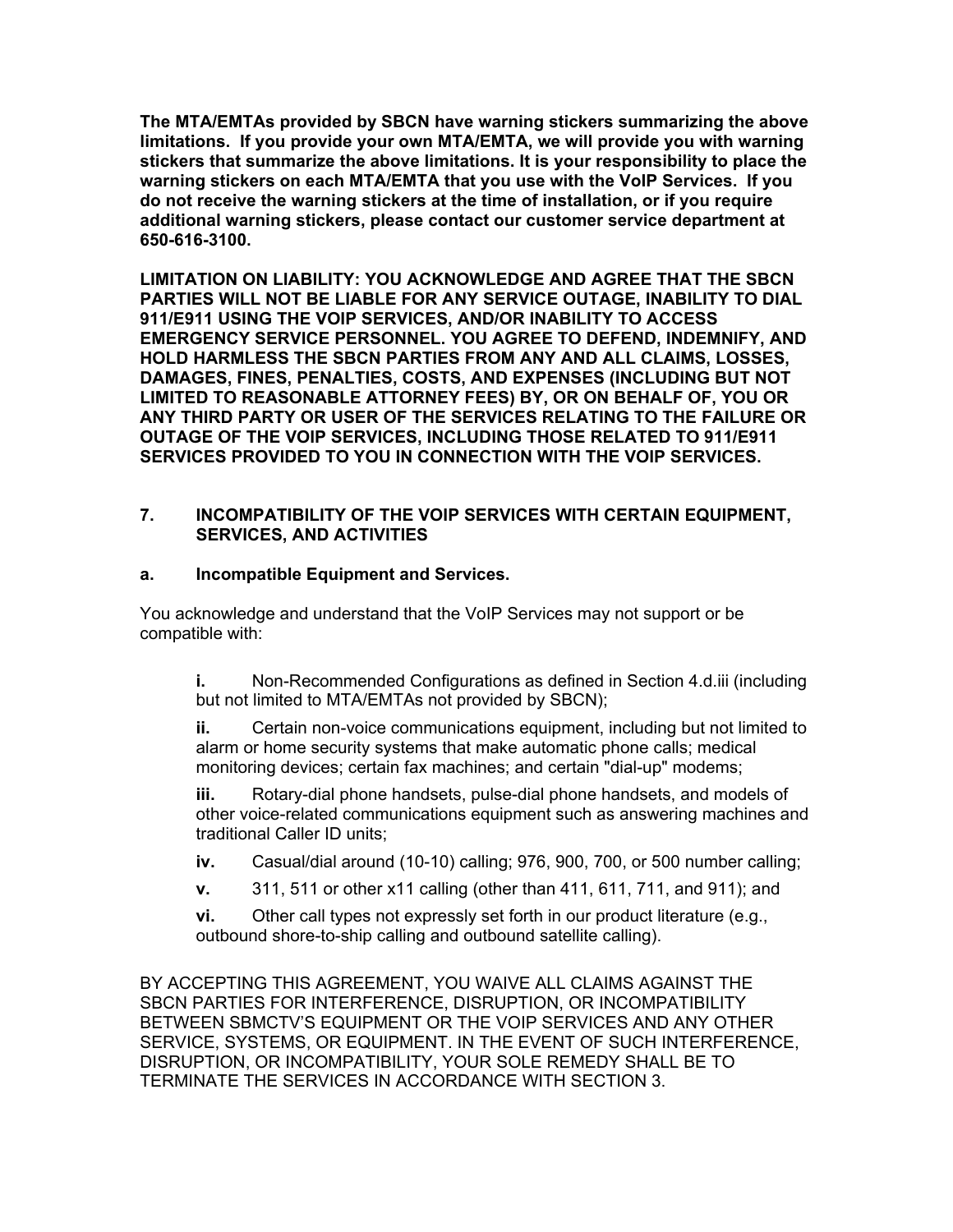**b. You Assume the Risk of High-Risk Activities.** As further described in Section 12(a), The VoIP Services are not represented as fail-safe. They are not designed for use in situations where error-free or uninterrupted service is essential. You expressly assume the risk of any damages from high-risk activities involving vital communications in which an error or interruption in the VoIP Services could lead to material injury to business, persons, property, or the environment.

**8. CUSTOMER PRIVACY.** You have certain privacy rights under federal law. Please see the Subscriber Privacy Notice for more information. The Subscriber Privacy Notice is available on SBMCTV's website, or by calling SBCN at 650-616-3100.

## **9. LIMITS ON YOUR USE OF THE SERVICES**

**a. Residential Use Only.** Unless you subscribe to a service plan that expressly permits otherwise, you agree to use the VoIP Services solely in a private residence; in living quarters in a hotel, hospital, dormitory, sorority or fraternity house, or boarding house; or in the residential portion of a premises which is used for both business and residential purposes. Without limiting the generality of the foregoing, you agree to use the VoIP Services only for personal and non-commercial purposes, however, you are permitted to use the VoIP Services to make business calls that are incidental to your personal and non-commercial use of the VoIP Services. You may not resell the VoIP Services. You expressly agree not to use the VoIP Services for auto-dialing, continuous or extensive call forwarding, telemarketing, fax broadcasting or fax blasting, or for any other use that results in excessive usage inconsistent with normal residential calling patterns. If we determine, in our sole discretion, that the VoIP Services are being used in violation of this Agreement, we reserve the right to immediately and without Notice to terminate or modify the VoIP Services and to assess additional charges for each month in which excessive usage occurred.

**b. No resale.** You agree and represent that you are buying the VoIP Services for your own personal use only and that you will not resell or permit another to resell the VoIP Services.

**c. No tampering with or relocation of SBCN Equipment.** You will not service, alter, modify, or tamper with SBCN Equipment or with the VoIP Services, or permit any other person (not expressly authorized by SBCN) to do so. You agree that the VoIP Services will only be used at your service address appearing in our records. You understand and acknowledge that if you attempt to install or use the MTA/EMTA or VoIP Services at another location, the VoIP Services, including but not limited to 911/E911, may fail to function or may function improperly. If you move the MTA/EMTA or VoIP Services to another location without complying with Section 5.a and this Section 9.c, you do so in violation of this Agreement and at your own risk. If you violate any of the restrictions in this Section 9.c, SBCN reserves the right to terminate the VoIP Services immediately and without Notice, leaving you responsible for all outstanding charges, which immediately become due and payable.

**d. No piracy or theft.** It is a violation of several U.S. federal and state laws to receive any VoIP Services, or any portion of the VoIP Services, without paying for them. The penalties for violating such laws can range from imprisonment to civil damage awards. You will be liable for all use of the VoIP Services using your MTA/EMTA and for any and all stolen VoIP Services or unauthorized use of the VoIP Services. You agree to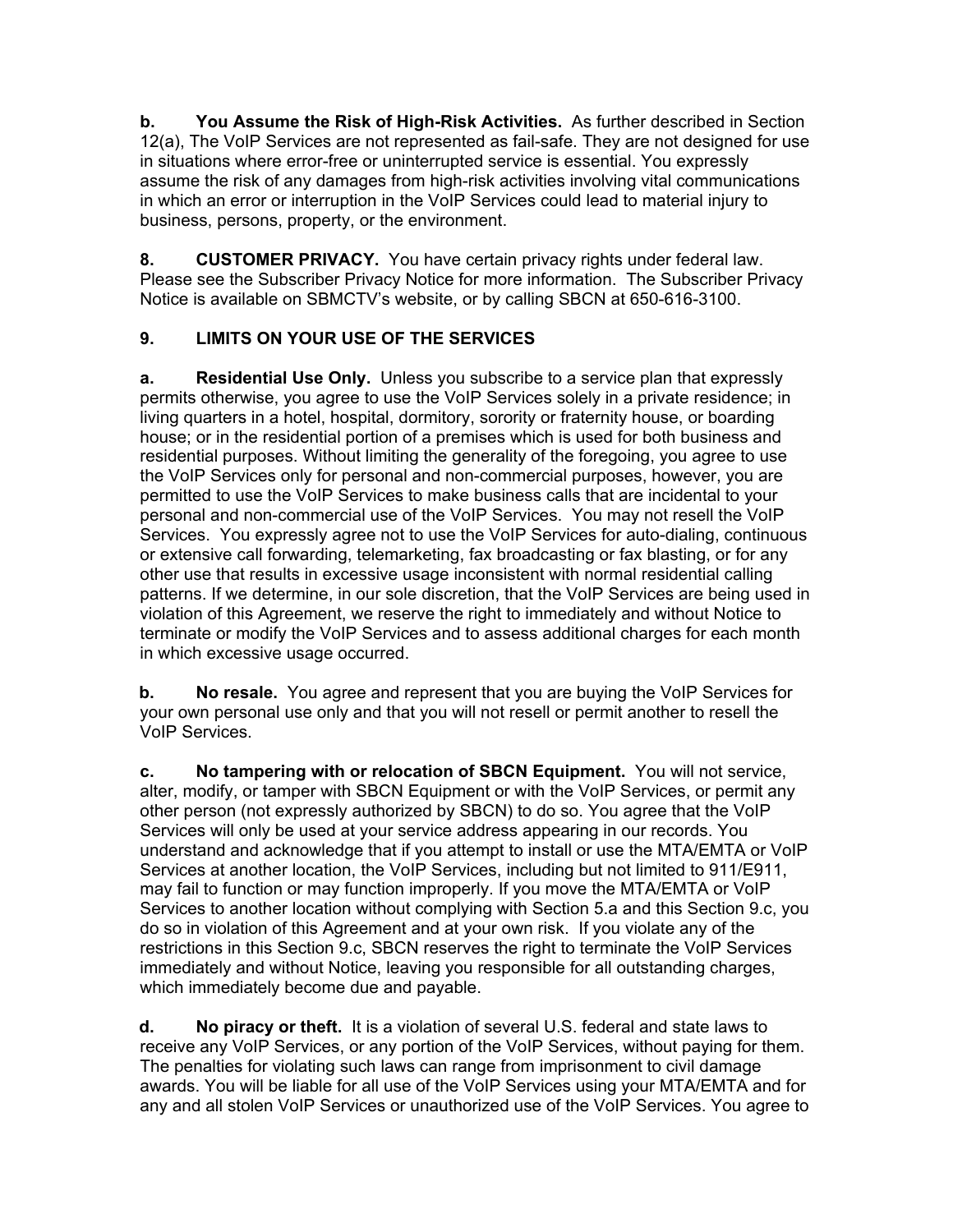notify us immediately in writing or by calling us at 650-616-3100 during normal business hours if you become aware at any time that the MTA/EMTA is stolen or that your VoIP Services are being stolen or used without your authorization. Until such time as you notify us of theft or fraudulent or unauthorized use, you will be liable for any stolen, fraudulent, or unauthorized use of the VoIP Services. If you fail to notify us in a timely manner, your VoIP Services may be terminated without Notice, with additional charges to you.

**e. No tampering with the VoIP Services.** You shall not attempt to hack or otherwise disrupt the VoIP Services or make any use of the VoIP Services that is inconsistent with this Agreement or their intended purpose. We reserve the right to terminate your VoIP Services if we believe, in our sole and absolute discretion, that you have tampered with the VoIP Services. In the event of such termination, you will remain responsible for charges to the end of the month of termination, any unbilled charges, and a termination fee, all of which will be immediately due and payable.

**10. REPRESENTATIONS AND WARRANTIES OF CUSTOMER.** You represent and warrant that you are at least 18 years of age.

## **11. TRANSFER OF VOIP SERVICES OR PHONE NUMBER.**

**a.** If you are switching to the VoIP Services from another service provider, you may not be able to transfer your existing phone number to the VoIP Services. If you are able to transfer ("port") your existing phone number to the VoIP services, you may be charged a fee by SBCN to complete the transfer.

**b.** To transfer your phone number from SBCN to another provider, you must place the order to transfer the VoIP Services with your new service provider. You cannot place the order with SBCN will release your phone number to your new service provider, provided that:

- (i) Your new service provider submits a properly completed transfer request to SBCN;
- (ii) Your new service provider will accept transfer of the phone number without delay or charge to SBCN; and
- (iii) Transfer of your existing phone number to the new service provider will not violate applicable law or our policies and procedures.

You may be charged a fee by SBCN to complete the transfer ("port") of your number to a new service provider.

**c.** Applicable number porting fees can be found at www.sanbrunocable.com or by calling us at 650-616-3100.

#### **12. LIMITATION OF LIABILITY; INDEMNIFICATION; NO WARRANTIES; WARNINGS**

**a. Limited warranty.** THE SBCN EQUIPMENT, MTA/EMTAs PROVIDED BY SBCN, AND THE VOIP SERVICES ARE PROVIDED "AS IS," WITHOUT WARRANTY OF ANY KIND, EITHER EXPRESS OR IMPLIED. NONE OF THE SBCN PARTIES WARRANT THAT THE SBCN EQUIPMENT, MTA/EMTAs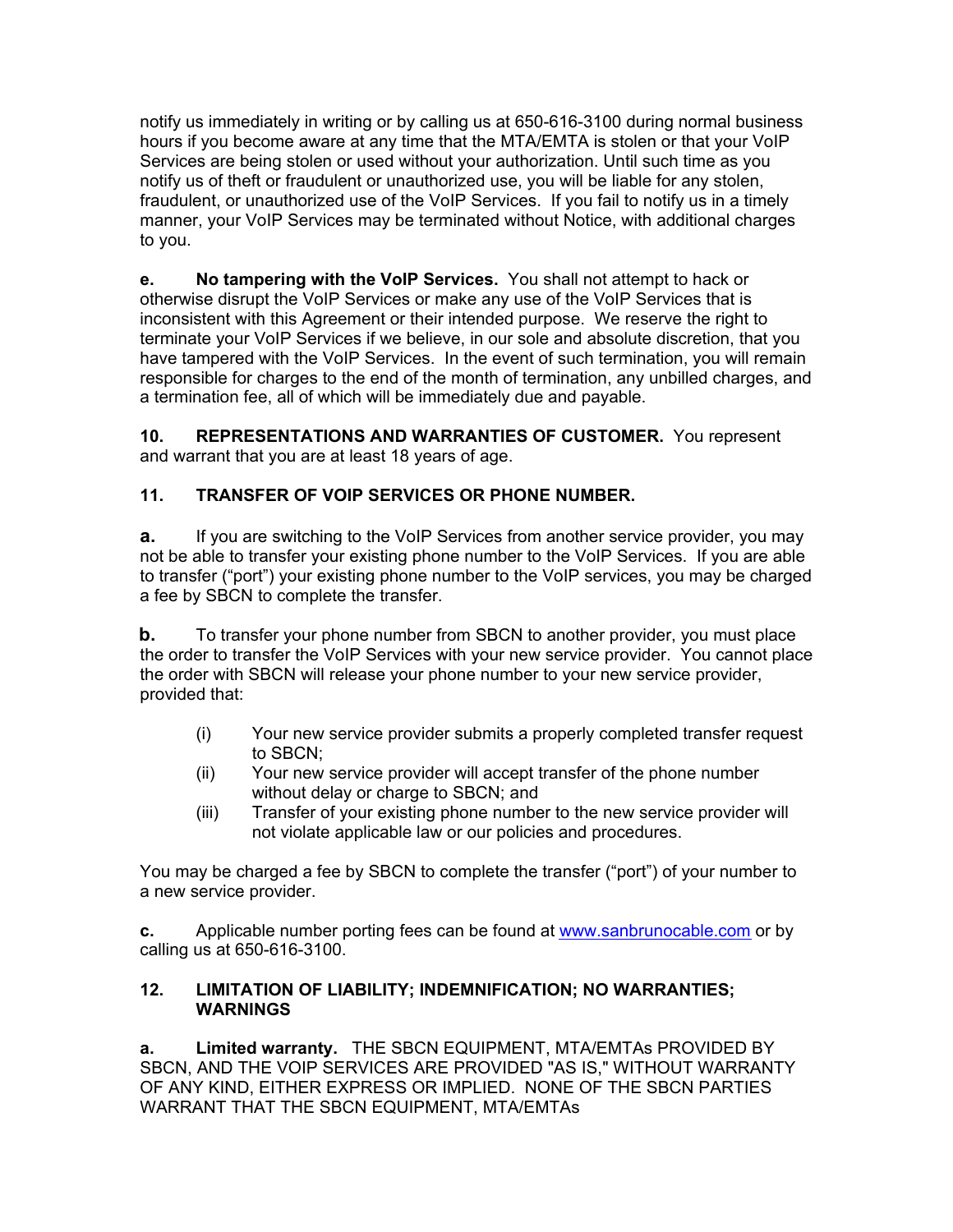PROVIDED BY SBCN, OR THE VOIP SERVICES WILL MEET YOUR REQUIREMENTS, PROVIDE UNINTERRUPTED USE, OR OPERATE AS REQUIRED, WITHOUT DELAY, OR WITHOUT ERROR. NONE OF THE SBCN PARTIES WARRANT THAT ANY COMMUNICATIONS WILL BE TRANSMITTED IN UNCORRUPTED FORM. ALL REPRESENTATIONS AND WARRANTIES OF ANY KIND, EXPRESS OR IMPLIED, INCLUDING BUT NOT LIMITED TO ANY WARRANTIES OF PERFORMANCE, NONINFRINGEMENT, FITNESS FOR A PARTICULAR PURPOSE OR MERCHANTABILITY, ARE HEREBY EXCLUDED.

**b. Limitation of SBCN Parties' liability.** EXCEPT AS SPECIFICALLY PROVIDED IN THIS AGREEMENT, IN NO CIRCUMSTANCE AND UNDER NO LEGAL THEORY (INCLUDING BUT NOT LIMITED TO TORT, CONTRACT, OR OTHERWISE), SHALL THE SBCN PARTIES HAVE ANY LIABILITY TO YOU OR TO ANY PERSON OR ENTITY FOR (i) ANY DIRECT, INDIRECT, INCIDENTAL, SPECIAL, TREBLE, PUNITIVE, EXEMPLARY, OR CONSEQUENTIAL LOSSES OR DAMAGES, INCLUDING BUT NOT LIMITED TO LOSS OF PROFITS, LOSS OF EARNINGS, LOSS OF BUSINESS OPPORTUNITIES, OR PERSONAL INJURIES (INCLUDING DEATH), RESULTING DIRECTLY OR INDIRECTLY OUT OF, OR OTHERWISE ARISING IN CONNECTION WITH, THE INSTALLATION, SELF-INSTALLATION, MAINTENANCE, FAILURE, REMOVAL, OR USE OF THE VOIP SERVICES, INCLUDING BUT NOT LIMITED TO: LACK OF 911/E911 SERVICES OR DIALING ASSOCIATED WITH A SECURITY SYSTEM OR SBCN EQUIPMENT OR YOUR RELIANCE ON OR USE OF SBCN EQUIPMENT OR THE VOIP SERVICES, INCLUDING BUT NOT LIMITED TO ANY MISTAKES, OMISSIONS, INTERRUPTIONS, FAILURES OR MALFUNCTIONS, ERRORS, DEFECTS, DELAYS IN OPERATION, DELAYS IN TRANSMISSION, LOSS OF INFORMATION OR DATA, OR FAILURE OF PERFORMANCE OF SBCN EQUIPMENT OR THE VOIP SERVICES; OR (ii) ANY LOSSES, CLAIMS, DAMAGES, EXPENSES, LIABILITIES, OR COSTS (INCLUDING LEGAL FEES) RESULTING DIRECTLY OR INDIRECTLY OUT OF, OR OTHERWISE ARISING IN CONNECTION WITH, ANY ALLEGATION, CLAIM, SUIT, OR OTHER PROCEEDING BASED UPON A CONTENTION THAT THE USE OF SBCN EQUIPMENT OR THE VOIP SERVICES BY YOU OR ANY OTHER PERSON OR ENTITY INFRINGES THE COPYRIGHT, PATENT, TRADEMARK, TRADE SECRET, CONFIDENTIALITY, PRIVACY, OR OTHER INTELLECTUAL PROPERTY RIGHTS, OR CONTRACTUAL RIGHTS OF ANY THIRD PARTY.

**c. Customer's Indemnification of SBCN Parties.** EXCEPT AS OTHERWISE EXPRESSLY SET FORTH IN THIS AGREEMENT, YOU AGREE TO DEFEND, INDEMNIFY, AND HOLD THE SBCN PARTIES HARMLESS FROM CLAIMS OR DAMAGES RELATING TO OR ARISING OUT OF YOUR BREACH OF THIS AGREEMENT OR YOUR AND YOUR USERS' USE OF THE VOIP SERVICES OR ANY SBCN EQUIPMENT OR MTA/EMTA PROVIDED BY SBCN, INCLUDING BUT NOT LIMITED TO ANY CLAIMS OR DAMAGES ARISING OUT OF THE LACK OF 911/E911 SERVICES OR DIALING ASSOCIATED WITH A SECURITY SYSTEM.YOU AGREE THAT NONE OF THE SBCN PARTIES SHALL BE RESPONSIBLE FOR ANY THIRD-PARTY CLAIMS THAT ARISE FROM YOUR USE OF THE VOIP SERVICES, SBCN EQUIPMENT, OR ANY MTA/EMTA PROVIDED BY SBCN. FURTHER, YOU AGREE TO REIMBURSE US FOR ALL COSTS AND EXPENSES RELATED TO THE DEFENSE OF ANY SUCH CLAIMS.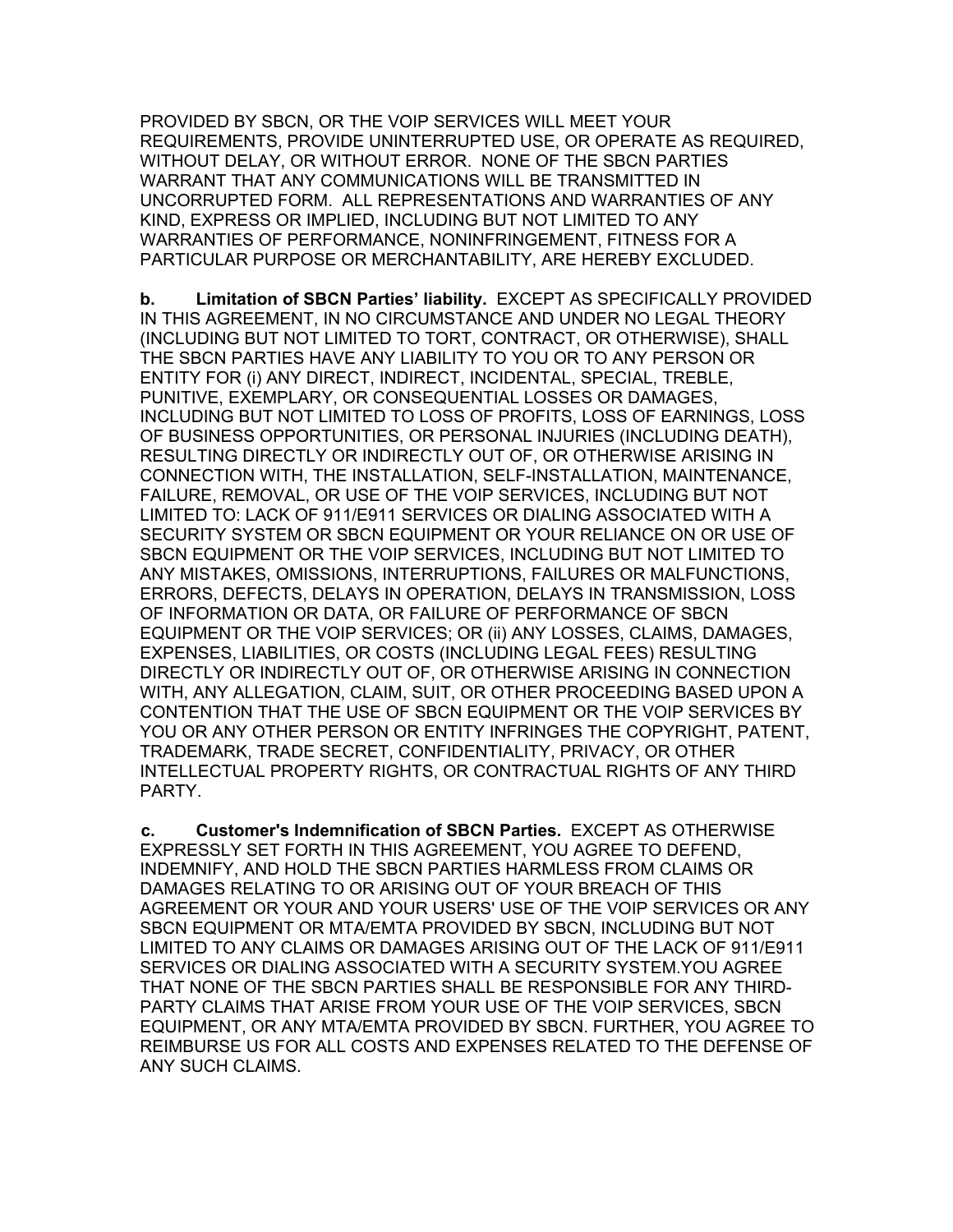**d. Limitations on SBMCTV's liability for Customer Equipment and software.** Customer Equipment may be damaged or suffer service outages as a result of the installation, use, inspection, maintenance, repair, and removal of the SBCN Equipment and the VoIP Services, and upgrades to firmware or software embedded in the SBCN Equipment or the MTA/EMTA used with the VoIP Services. Except for gross negligence or willful misconduct by us, none of the SBCN Parties shall have any liability whatsoever for any damage, loss, or destruction to the Customer Equipment. Use of certain features of the VoIP Services may require special software, applications, or access to web portals. SBCN makes no representation or warranty that any software or application installed on your computer or web portal does not contain a virus or other harmful feature. It is your sole responsibility to take appropriate precautions to protect any computer and other hardware of yours from damage to its software, files, and data as a result of any such virus or other harmful feature. We are not required to provide you with any assistance in removal of viruses. If we decide, in our sole discretion, to install or run virus check software on your computer, we make no representation or warranty that the virus check software will detect or correct any or all viruses. You acknowledge that you may incur additional charges for any service call made or required on account of any problem related to a virus or other harmful feature detected on your system. NONE OF THE SBCN PARTIES SHALL HAVE ANY LIABILITY WHATSOEVER FOR ANY DAMAGE TO OR LOSS OF ANY HARDWARE, SOFTWARE, FILES, OR DATA RESULTING FROM A VIRUS, ANY OTHER HARMFUL FEATURE, OR FROM ANY ATTEMPT TO REMOVE IT.

SBCN does not represent, warrant, or covenant that the installation of the special software or applications described in the preceding paragraph or access to our web portals will not cause the loss of files or disrupt the normal operations of any Customer Equipment, including but not limited to your computer. FOR THESE AND OTHER REASONS, YOU ACKNOWLEDGE AND UNDERSTAND THE IMPORTANCE OF BACKING UP ALL FILES TO ANOTHER STORAGE MECHANISM PRIOR TO SUCH ACTIVITIES.YOU UNDERSTAND AND ACCEPT THE RISKS IF YOU DECIDE NOT TO BACK UP FILES. NONE OF THE SBCN PARTIES SHALL HAVE ANY LIABILITY WHATSOEVER FOR ANY DAMAGE TO OR LOSS OF ANY SOFTWARE, FILES, OR DATA.

**e. Limitations on SBMCTV's liability for third parties.** Notwithstanding anything to the contrary in this Agreement, you acknowledge and understand that we may use third parties to provide components of the VoIP Services, including without limitation their services, equipment, and infrastructure. SBCN is not responsible for the performance or non-performance of third-party services, equipment, or infrastructure, whether or not they constitute components of the VoIP Services. SBCN shall not be bound by any undertaking, representation, or warranty made by an agent or employee of SBCN or of any third-party provider in connection with the installation, maintenance, or provision of the VoIP Services, if that undertaking, representation, or warranty is inconsistent with the terms of this Agreement. The limitations of liability set forth in Section 12 apply to any acts, omissions, and negligence of SBCN and its third-party providers (and their respective officers, employees, officers, agents, affiliates, contractors and representatives) which, but for that provision, would give rise to a cause of action in contract, tort, or any other legal doctrine.

**f. Rights and remedies.** Nothing contained in this Agreement shall be construed to limit SBMCTV's rights and remedies available at law or in equity. Your sole and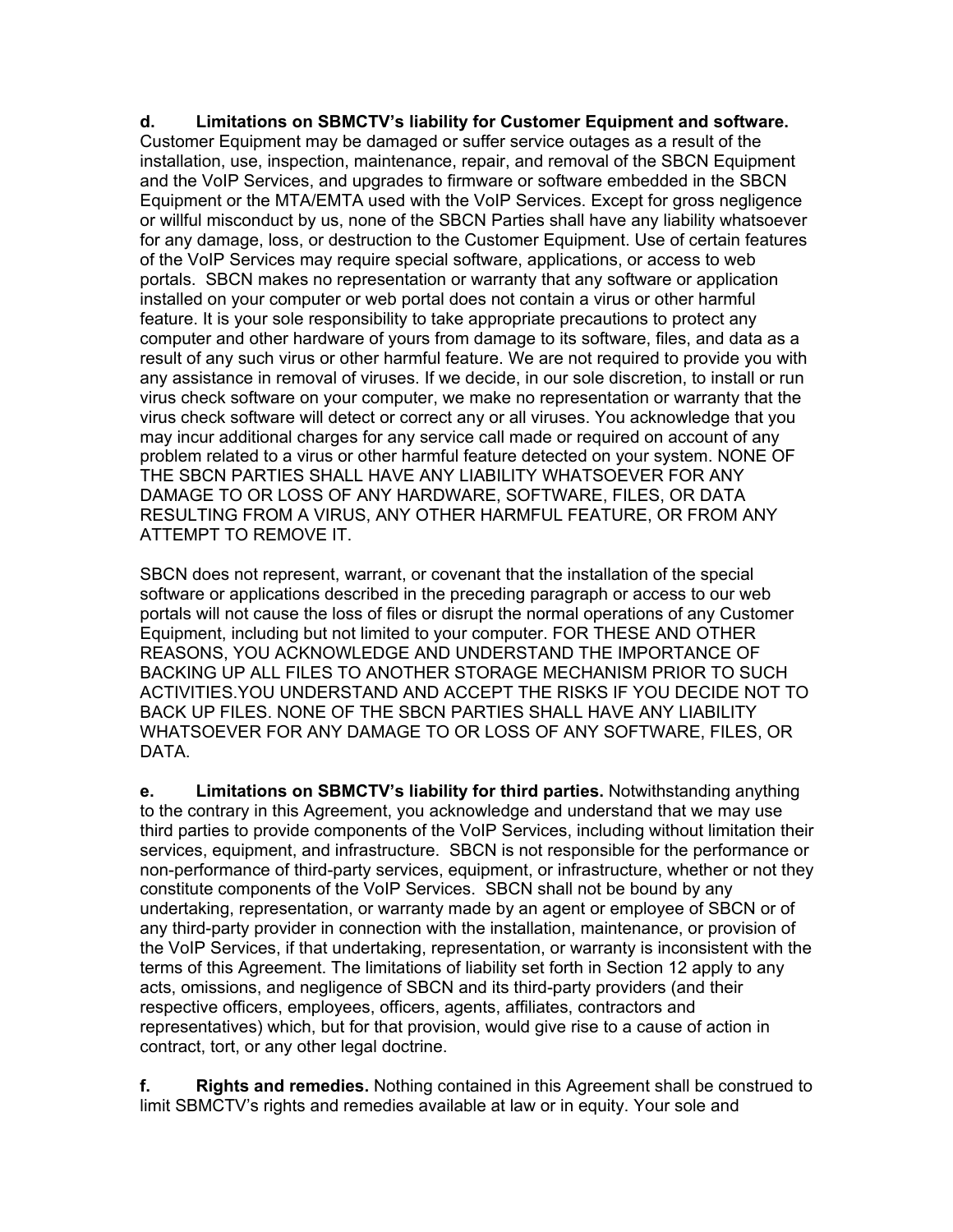exclusive remedies under this Agreement are as expressly set forth in this Agreement. The liability of the SBCN Parties is limited as set forth by this Agreement, or, where applicable law limits such limitations of liability, to the maximum extent permitted by law.

**g. Survival of Limitations.** All representations, warranties, indemnifications, and limitations of liability contained in this Agreement shall survive the termination of this Agreement; any other obligations of the parties hereunder shall also survive, if they relate to the period before termination or if, by their terms, they would be expected to survive such termination.

**13. ARBITRATION.** EXCEPT FOR (i) CLAIMS BY SBCN FOR NON-PAYMENT FOR OR THEFT OF THE VOIP SERVICES; OR (ii) INJUNCTIVE RELIEF, AS DESCRIBED BELOW, ANY PAST, PRESENT, OR FUTURE CONTROVERSY OR CLAIM ARISING OUT OF OR RELATED TO THIS AGREEMENT SHALL BE RESOLVED BY BINDING ARBITRATION ADMINISTERED BY THE AMERICAN ARBITRATION ASSOCIATION UNDER ITS COMMERCIAL ARBITRATION RULES, INCLUDING, IF APPLICABLE, THE SUPPLEMENTARY PROCEDURES FOR THE RESOLUTION OF CONSUMER RELATED DISPUTES. THERE SHALL BE NO RIGHT OR AUTHORITY FOR ANY CLAIMS TO BE ARBITRATED OR LITIGATED ON A CLASS-ACTION OR CONSOLIDATED BASIS OR ON BASES INVOLVING CLAIMS BROUGHT IN A PURPORATED REPRESENTATIVE CAPACITY ON BEHALF OF THE GENERAL PUBLIC (SUCH AS A PRIVATE ATTORNEY GENERAL), OTHER SUBSCRIBERS OR OTHER PERSONS SIMILARLY SITUATED. THE ARBITRATOR OF ANY DISPUTE OR CLAIM BROUGHT UNDER OR IN CONNECTION WITH THIS AGREEMENT SHALL NOT HAVE THE POWER TO AWARD INJUNCTIVE RELIEF; INJUNCTIVE RELIEF MAY BE SOUGHT SOLELY IN AN APPROPRIATE COURT OF LAW. NO CLAIM SUBJECT TO ARBITRATION UNDER THIS AGREEMENT MAY BE COMBINED WITH A CLAIM SUBJECT TO RESOLUTION BEFORE A COURT OF LAW. THE ARBITRABILITY OF DISPUTES SHALL BE DETERMINED BY THE ARBITRATOR. JUDGMENT UPON AN AWARD MAY BE ENTERED IN ANY COURT HAVING COMPETENT JURISDICTION. IF ANY PORTION OF THIS SECTION 13 IS HELD TO BE UNENFORCEABLE, THE REMAINDER SHALL CONTINUE TO BE ENFORCEABLE.

This Section 13 shall survive the termination of your VoIP Services with SBCN.

## **14. MISCELLANEOUS**

**a. Physical Address/Change of Address.** When setting up your account, you agree to provide us with the physical street address where SBCN Equipment will be located. A post office box does not constitute a physical address and is not sufficient to meet this requirement. You agree to give us prompt notice of your change of name, mailing address, physical address where SBCN Equipment is located or telephone number. You may do this by notifying us at 650-616-3100 or in writing.

**b. Notice.** If we send you notice, it will be considered given when deposited in the U.S. Mail, addressed to you at your billing address or hand-delivered to you, or sent to you via email to any SBCN email account. You acknowledge and agree that you are responsible for monitoring your SBCN email account for any notices. Our notice to you will also be effective if provided on your billing statement or by telephone. If you give